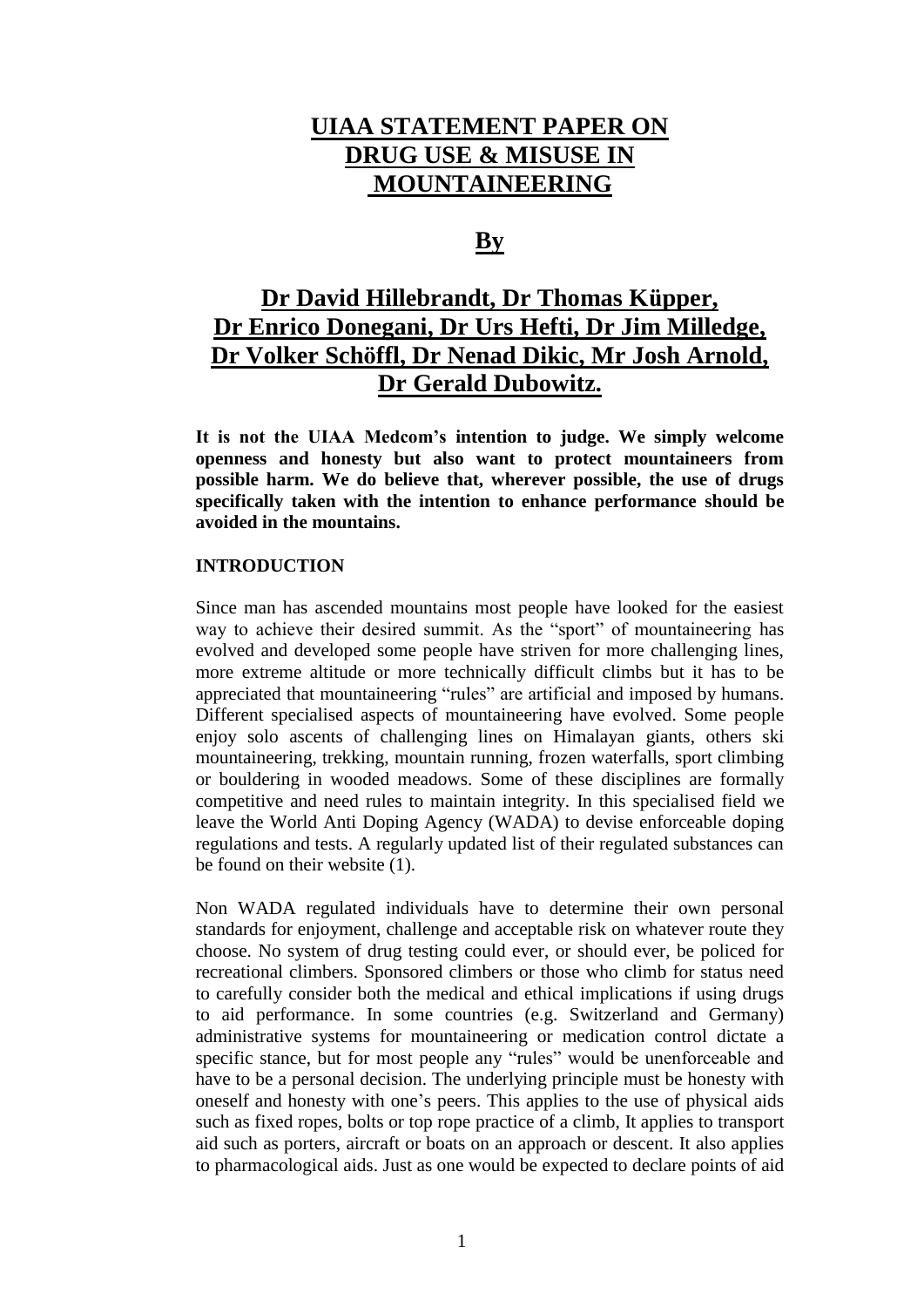(bolt or peg) on a rock climb so one should be prepared to declare the use of pharmacological aids. This has been accepted for years with Habeler and Messner being singled out for praise for the first ascent of Everest without artificial oxygen. This in no way detracted from the first ascent by Hillary and Tensing who chose to use well designed oxygen apparatus based on the current cutting edge technology, and a bit of improvisation. At this time others were acknowledging the use of performance enhancing drugs in the mountains. Hermann Buhl on Nanga Parbat in 1953 used Pervitin (methamphetamine) on the ascent after a fight with his own ethical conscience (2). In doing this he was following the practice of amphetamine use by military personnel of several countries in the Second World War and which is still continued by some countries to this day.

Different cultures and different generations have different attitudes. This diversity and lack of informed information frequently comes to a head on Everest where one is dealing with the most extreme altitude combined with climbers with many differing motivating factors. To quote Dr Luanne Freer who has offered a base camp medical service on Everest since 2003 "We estimate that during our informal survey on Everest spring 2012, at least two thirds of climbers we contacted were prescribed several performance enhancing drugs (PEDs) and had intent to use them not for rescue, but to increase their chances of summit success. When a commercial guide of a large expedition asked our staff to counsel their team on use of PEDs for summit day, we were alarmed to find a tent full of anxious climbers with pockets full of prescription drugs (prescribed by their personal physicians and filled at home pharmacies) and with no understanding or instructions on when and how to use them. Who are the health care providers writing these prescriptions? We have a duty to provide education and specific instructions about how and when these potentially dangerous drugs should be used. We have treated several climbers over the years, who without good advice, ingested every single drug in their arsenal and lost their chances to summit because of symptoms related to polypharmacy. No matter where we sit on either side of this issue, it is our duty as health care prescribers to provide very clear instructions to our patients about how, when, why to use any drug we prescribe. If we aren't certain what doses or prescribing regimen are best for performance enhancement, then we shouldn't prescribe them for that purpose (or we should educate ourselves before doing so.) Let's encourage our colleagues to do the same."

The generation of British climbers attempting major new routes on Himalayan peaks in the late 1970s and 80s strove to avoid any drug use on the mountain, including oxygen (3). It was however admitted that some might have considered using drugs had they been aware of their existence!

It is not the UIAA Medcom's intention to judge. We simply welcome openness and honesty but also want to protect mountaineers from possible harm. We believe that, wherever possible, the use of potentially performance enhancing drugs should be avoided in the mountains. Having said that we are aware of the many sides of the debate which were outlined in the editorial and following invited commentaries and subsequent letters in Wilderness and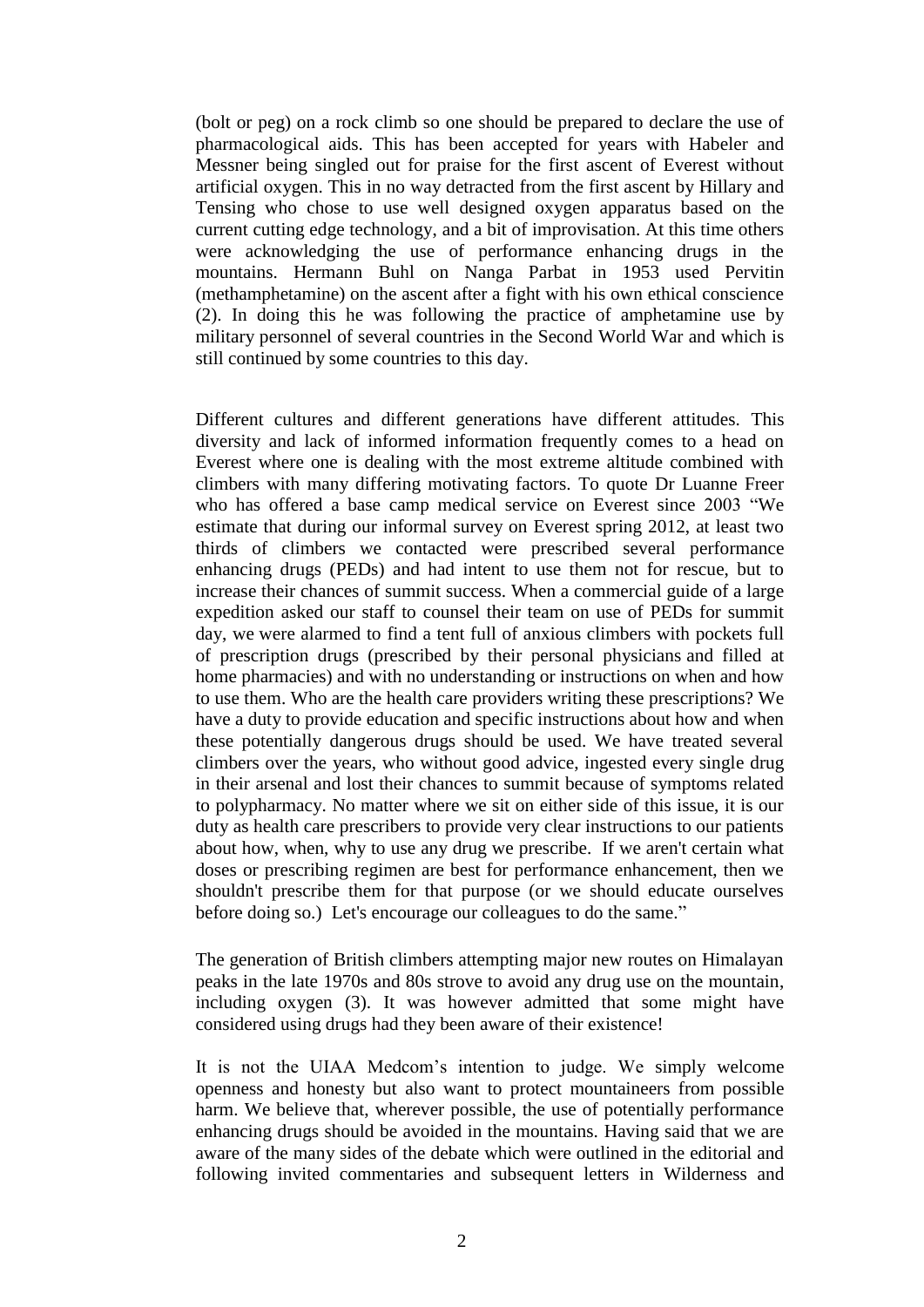Environmental Medicine (4) and also in the article by Devon O'Neil on " Climbing's Little Helper" (5).

As physicians who love the mountains we are aware of the desire for rapid ascent but are also increasingly aware of the potential for harm, especially when poorly proven potentially potent drugs are used at altitude (6). The more drugs that are used by mountaineers the greater the chance for pharmacological interactions with consequent dangerous side effects. The first identified attempt to look at the pros and cons of specific drug use at altitude was published in July 2000 (7) and a paper was presented on the subject at the Congress of the International Society of Mountain Medicine in Barcelona by Dr Franz Berghold in 2002 which provided the original idea for this paper (8). We are aware that some commercial expedition and trekking companies positively encourage the use of drugs by their clients. Ultimately this has to be to increase profits in preference to encouraging slow, sensible acclimatisation. We suggest clients think carefully before accepting this practice. We accept that there may be time when the use of drugs can be appropriate but this should be tailored to the individual patient or specific circumstances, such as a strong previous history of altitude illness or a rescue party going high in an emergency. For the business man or scientist going to altitude to work mountaineering ethics may not be relevant. Furthermore, one could have an eternal debate on the philosophical and ethical aspects of drug use on religious pilgrimages to high altitude shrines and festivals.

Whatever the ultimate personal decision it is preferable that any advice should come from an experienced mountain medicine doctor who will also be able to advice on sensible ascent profiles and management of acute problems in the field. The impression gained at Everest Base Camp is that many climbers are prescribed drugs by doctors with no mountain medicine experience. The dilemma for prescribing physicians is well illustrated in the case study outlined by Bartsch and Swenson in the New England Journal of Medicine (9)**.** Anonymous internet advice and drug supply via the internet or from a dubious unregulated pharmacy should be avoided and can be very dangerous.

Physicians advising youngsters should consider asking their parents how they feel about the principle of encouraging children to use drugs to aid sport performance or recreation which is in direct contravention of the ethical principles of the international Olympic movement.

In this paper we will look at the pharmaceutical agents that are or have been used in the mountains of the world. We will look at the pros and cons, side effects and benefits, possible interactions, risks, and at the research evidence currently available for each drug. We hope to update this every few years as evidence changes. Each mountaineer, climber or trekker must make his own personal decisions whether acting as a professional or recreational mountaineer or as a commercial expedition client. In the final analysis be honest with yourself and with the international mountain community.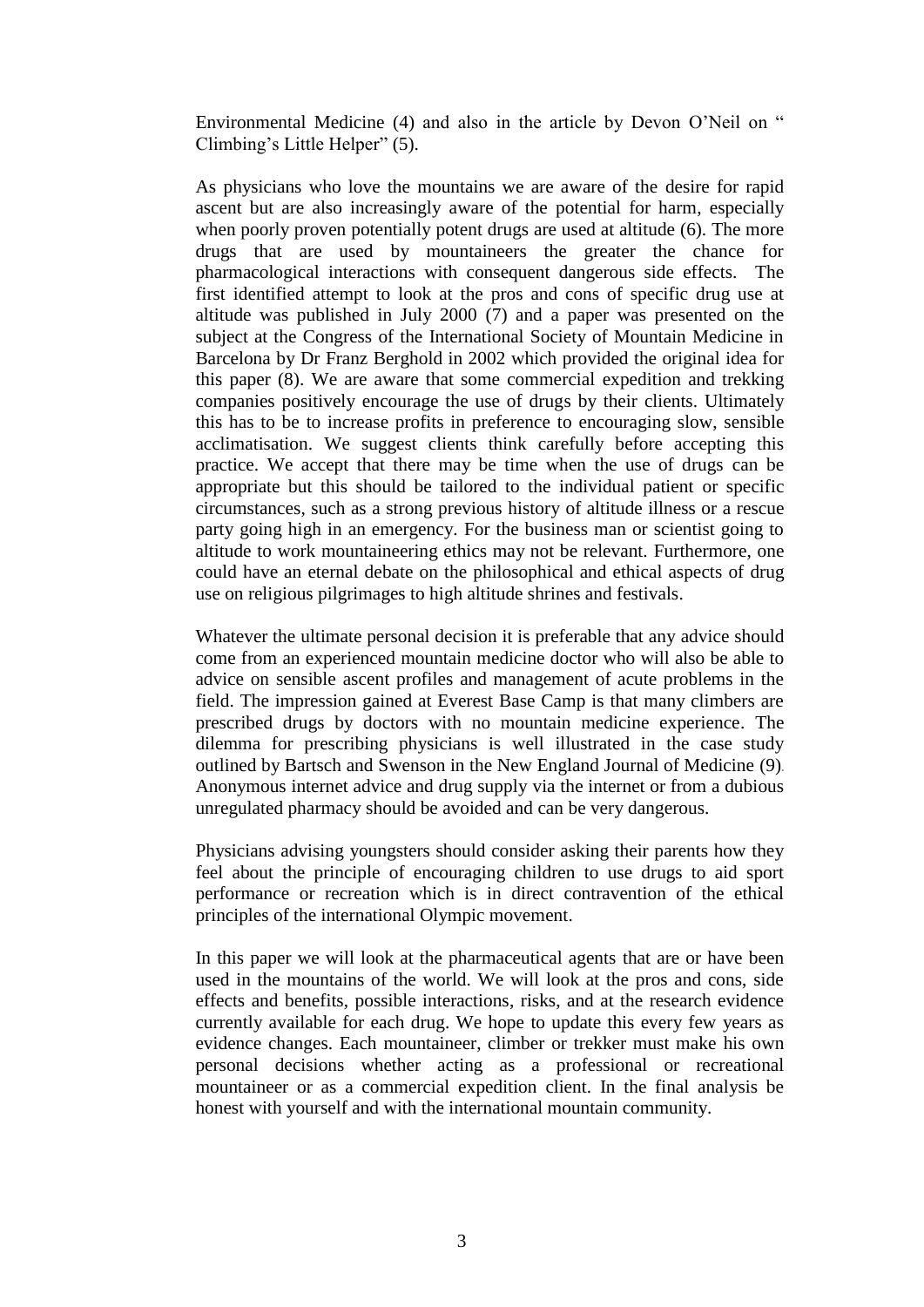#### **DRUGS**

Some authorities differentiate between drugs that enhance performance and those that change performance. An example of the former would be acetazolamide and an example of the latter would be cannabis. Some people also differentiate between conventional medical drugs, dietary supplements and herbal medication. In this advice paper we will not differentiate but it must be accepted that evidence from reputable peer reviewed journals may be absent in some cases. We accept that many of these drugs have a very valuable role to play in the treatment of potentially life threatening altitude and other illness and in this situation we have no hesitation in supporting their use often buying vital time for descent.

Interestingly, in the 2010 guidelines on the prevention and treatment of acute altitude illness published by the USA based Wilderness Medical Society (10) every section on prevention initially stresses slow ascent and every section on treatment initially stresses descent. Many readers seem to miss these vital points and skip straight onto the pharmacological sections in their rush to read the paper. They then rush to the pharmacy as part of their rush to "conquer" their mountain.

It should be noted that most research into drugs used at altitude is done at 5000m or below. There are very few research studies of quality done above this height. We have no way of knowing if the side effect profile of the same drugs used at higher altitude will be the same. Extrapolation of any scientific data is unsound and potentially dangerous.

The limited data available on drug use in mountaineers shows that the use of acetazolamide in Nepal rose from 1% in 1986 to 12% in 1998 to 25% in 2010 (11 & 12).

In a pilot study 38.9% of trekkers in the Khumbu used drugs "for acclimatization" (13). An older study from 1993 reported that a total of 9.8% of recreational mountaineers in the European Alps tested positive for amphetamine, with 2.7% positive at altitude of 2,500 to 3,300m and 7.1% positive above 3,300m (14). Since tests were not performed for other drugs the total percentage of mountaineers who used drugs to increase performance may have been significantly higher. According to observations undertaken trekking or mountaineering at the Bafaru Bivouac (4,860m) on Mt. Kilimanjaro 46.7% of those studied took acetazolamide, 40,0% dexamethasone, 4.5% coca leaves, and only 8.8% were "clean". In most cases this use was based on peer advice and pressure rather than any medical indication. Despite this drug consumption 80.0% suffered from AMS, 2.2% (n=1) from HAPE and 2.2% (n=1) from high altitude cerebral oedema (HACE) (15). Data from other groups shows a similar increasing pattern.

In one study 28% of rock climbers reported climbing under the influence of drugs or alcohol and these climbers documented more injuries  $(p<0.008)$ compared to those who climbed "clean" . Males admitted more illicit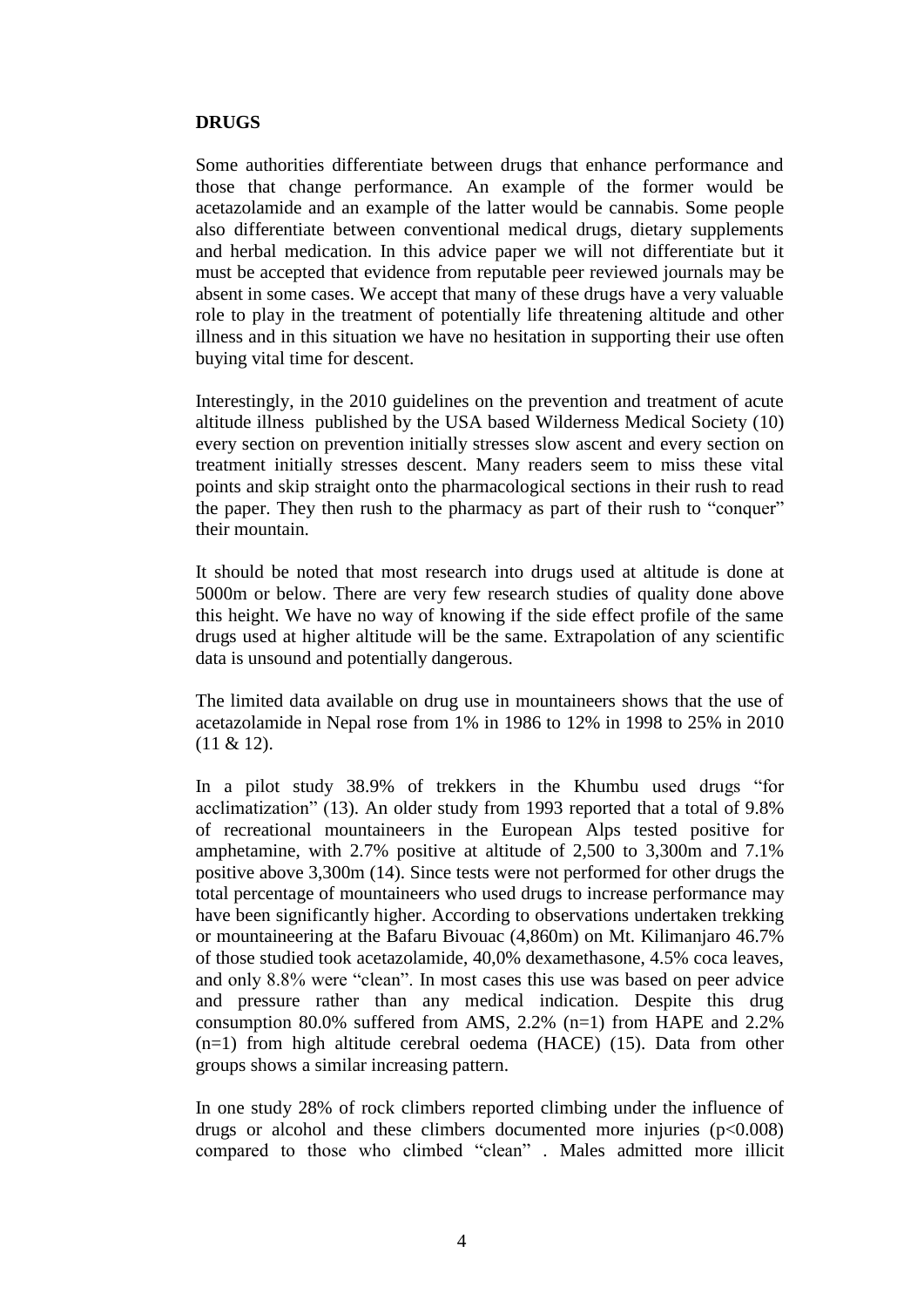substance use  $(p>0.001)$  compared to women. (16). Some climbing athletes have had positive drug tests by WADA.

# **Acetazolamide (Diamox)**

To quote from one of the most respected high altitude medical textbooks "Acetazolamide remains the mainstay of pharmacologic prophylaxis against AMS" (17). Despite it being used for many years nobody is exactly sure how this mild diuretic carbonic anhydrase inhibitor works in AMS prevention. Its current primary medical use is for the treatment of refractory glaucoma. This group of drugs were first investigated for AMS prevention in 1965 (18). There are many theories about its mechanism of action and it certainly has a multifactorial effect on acclimatisation (19). Initially it was used in the same doses required in some cases of glaucoma but over the years studies have shown that lower doses work just as well such that a dose of 125mg twice a day, ideally started 24 hours prior to ascent, is now recommended (20).

Despite a large amount of evidence for its use in AMS it is not licensed for this so in some countries some doctors are reluctant to prescribe it. It is off patent so it is never likely to be economic for it to become licensed. In some countries it is freely available in pharmacies. In the past it was thought it might mask the symptoms of AMS making the user more at risk of HAPE or HACE but it is now thought that it "kick starts" the acclimatisation process (21).

PROS: It works and for most people has negligible side effects compared with some other drugs in this article.

CONS: It is a diuretic so users may become slightly dehydrated especially when undertaking unaccustomed exercise and the use of a pee bottle may become essential to avoid trips outside on a cold night at altitude. Its use should be avoided in patients who have decreased renal function at sea level. It can cause tingling of fingers and toes in some susceptible subjects and can make fizzy drinks taste flat. It is sulphonamide related so anybody who has a sulphonamide allergy or sensitivity should avoid its use although this is rare. Medical research on its action has only been undertaken to a maximum altitude of 5895m (22) so its use above this altitude is based on the assumption that it may continue to work at higher altitudes. The scientific jury is out on its use at extreme altitude.

INTERACTIONS: If taken with corticosteroids or theophyllines it can lower the blood potassium level (hypokalaemia). The commonly used diabetes drug metformin causes a degree of lactic acidosis as does acetazolamide. Used together this effect is increased which might, in some cases, cause major problems.

ETHICS: This is a personal decision. It is currently WADA banned due to its diuretic action rather than its acclimatisation effect.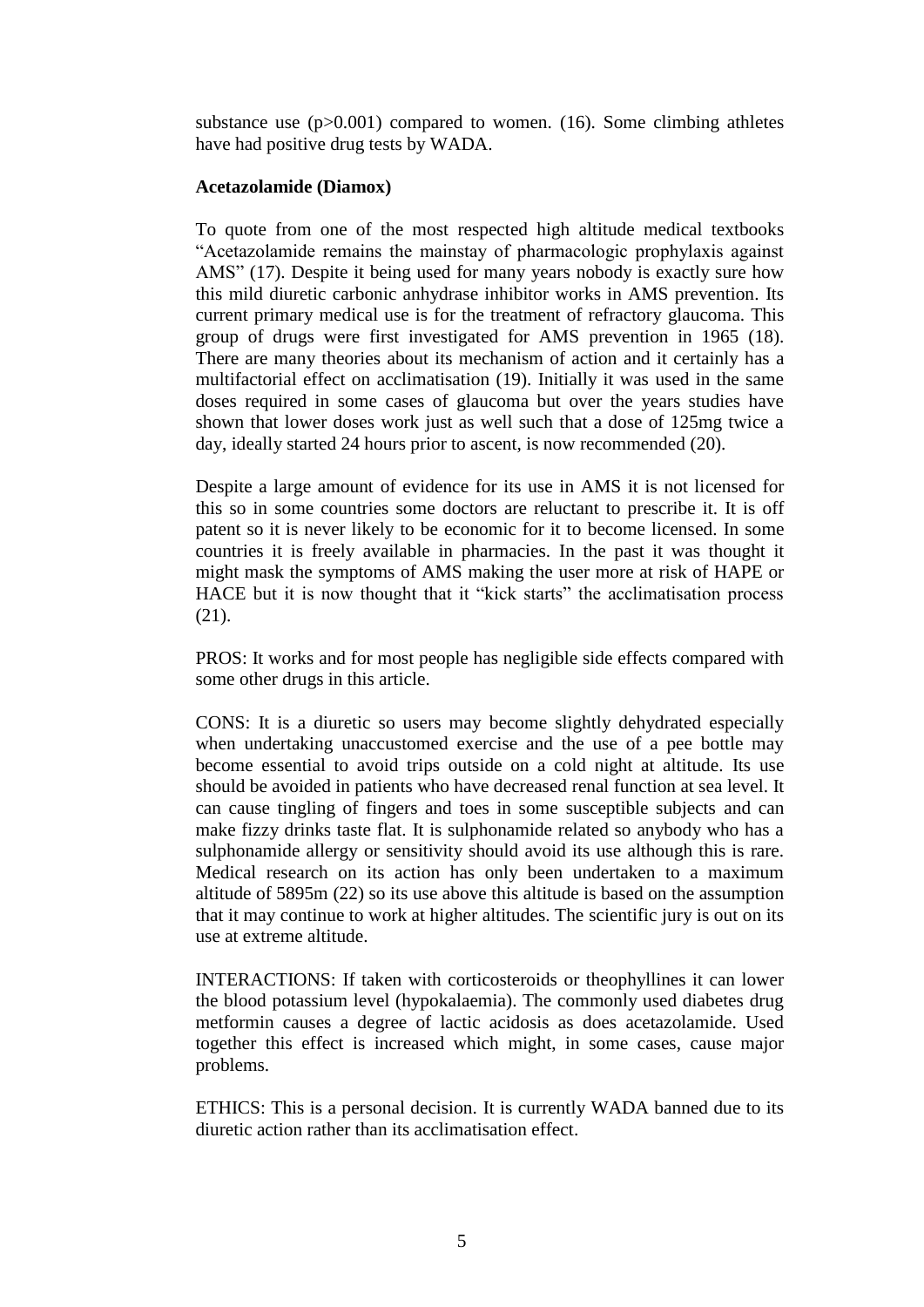# **Alcohol**

Alcohol is used, abused and enjoyed by mountaineers throughout the world.

PROS: It can be a very social drink and in the form of whisky is one of the few ways that the true spirit of the mountains can be obtained in a bottle.

CONS: In even slight overdose it can mimic AMS or HACE. It also reduces reflex times, can interfere with physical balance and also impairs the ability to assess and manage risk. Its slow degradation in the body (0.12% per hour) means that these effects will persist if undertaking an early Alpine start to climb.

#### **Ammonium Chloride**

Included only for historical interest but based on some good theoretical science on acclimatisation in the early 1930s. It alters the acidity of the blood. Raymond Greene based his pressure chamber research and his work on the 1933 Everest expedition on observations he made on Kamet in 1931 and Ruttledge made on Nanda Devi in 1932. He even predicted the use of high altitude laboratories for future research (23).

# **Amphetamines and other stimulants**

Stimulant drug use has a long history: Anecdotal accounts suggest that many ascents of 8000m-peaks in the 50's were done with the use of drugs, mostly amphetamines.

In the UK in 1978 the Climbers Club journal published Jim Perrin's account of a solo ascent of the steep Coronation Street rock climb in the Cheddar Gorge using a combination of speed (amphetamine) and Cocaine. The article "Street Illegal" became a cult short story and a collector's piece.

CONS: There is a very real risk of overexertion if using these stimulants resulting in exhaustion, hypothermia, collapse and death.

Since the early Everest attempts some climbers have praised the use of Caffeine. Houston's account of the grief reaction of the British team members on Nanda Devi in 1936 when the tea container was dropped and lost may reflect on this drug dependency. The use of caffeine was discussed by Peter Hackett when he stressed that "Importantly, habitual caffeine users should not discontinue caffeine because of travel to altitude; the symptoms of withdrawal are very similar to AMS and can be misdiagnosed as AMS". He also postulated that its effects on ventilation, cerebral circulation and as a psychostimulant may be beneficial and merit further study (24).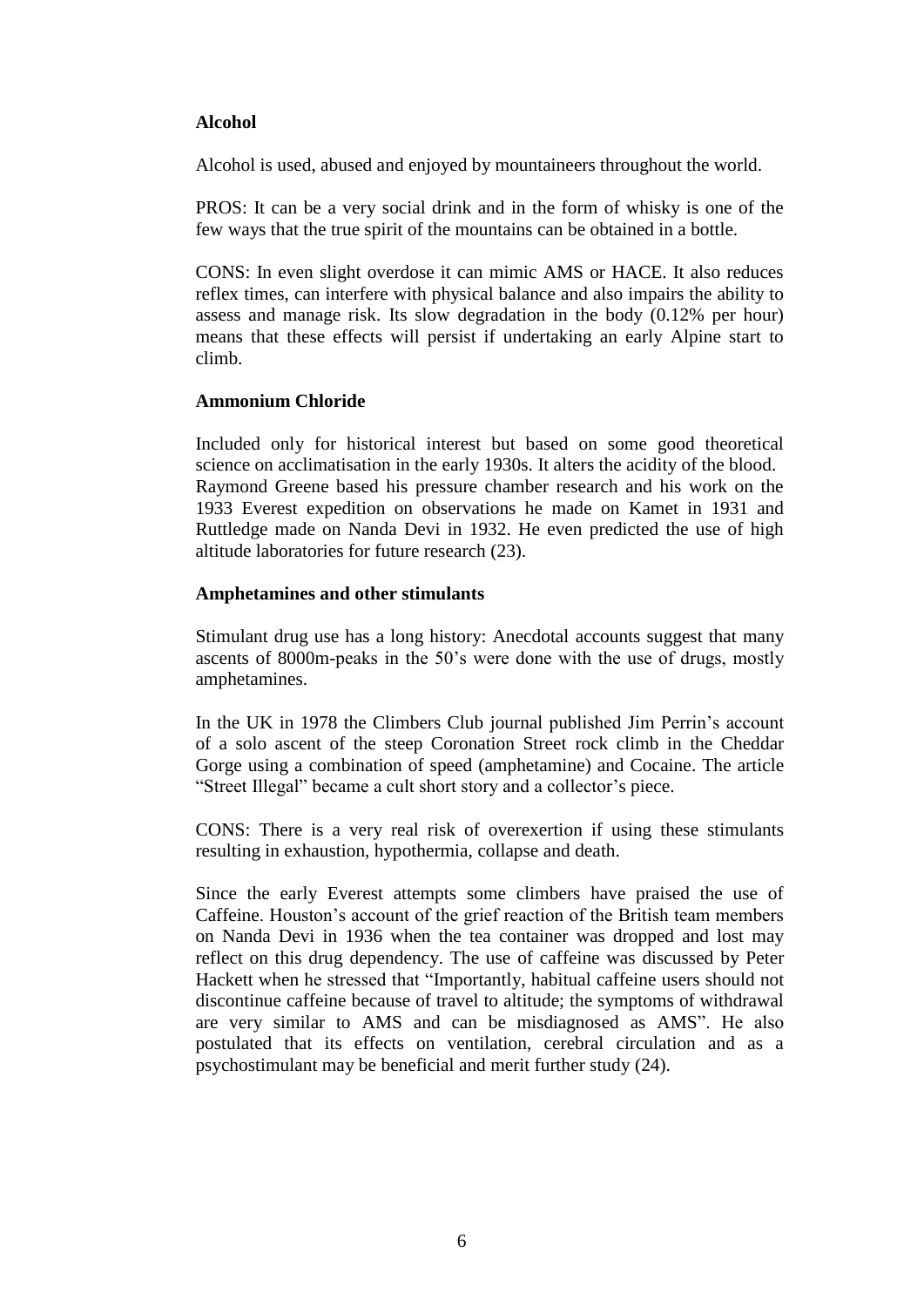# **Anabolic Drugs**

Anabolic drugs may have been used in the preparation for expeditions and hard rock climbs. The main area of their use is in sport climbing where much training is done in Gyms and fitness centres (25) where they are easily available and primarily used for muscle regeneration after severe training. CONS: Their multiple side effects include depression, hallucinations, aggression and hypertension. These side effects may be even more pronounced at altitude and may interfere with the diagnosis of HACE. Physicians, guides and coaches should be aware of this potential problem.

#### **Anti-epileptic drugs/Anti-migraine drugs**

Gabapentin which is normally used as a drug to control epilepsy, neuropathic pain and as an unlicensed drug for migraine control (26). It has also been studied for treatment of the altitude headache associated with AMS (27). The paper only looked at 24 subjects at 3500m and its action may only have been on High Altitude headache. One look at the drug's side effect profile would put most climbers off considering its use.

CONS: Possible drowsiness, dizziness, vertigo, nausea, vomiting, cough, flatulence and more. Not been studied for prevention.

Sumatripan is a 5HT1 receptor agonist which is used to treat migraine. It has been studied for the prevention of AMS (28 & 29). The second study was of 102 subjects at only 3500m and again potential side effects are more pronounced than low dose acetazolamide. Further work has not been undertaken.

#### **Aspirin**

Aspirin is a COX-inhibitor with non-steroidal anti-inflammatory action which has been studied for the control of high altitude headache in doses of 320mg four hourly (30). It is likely that its primary effect my simply be on headache control rather than true prevention of AMS.

CONS: Although easily available without prescription in many pharmacies around the world the adverse effects of Aspirin should not be underestimated. Its antiplatelet effect increases the risk of internal bleeding from the stomach and gut, brain, retina and respiratory system. It can cause indigestion and effect kidney function.

Some mountaineers use Aspirin on the grounds it reduces clotting of the thicker blood at altitude possibly helping to prevent a potential stroke, venous or pulmonary thrombosis. This possible benefit is very small (if at all) and has to be weighed up against the risk of gastrointestinal haemorrhage which would be further increased if combined with dexamethasone.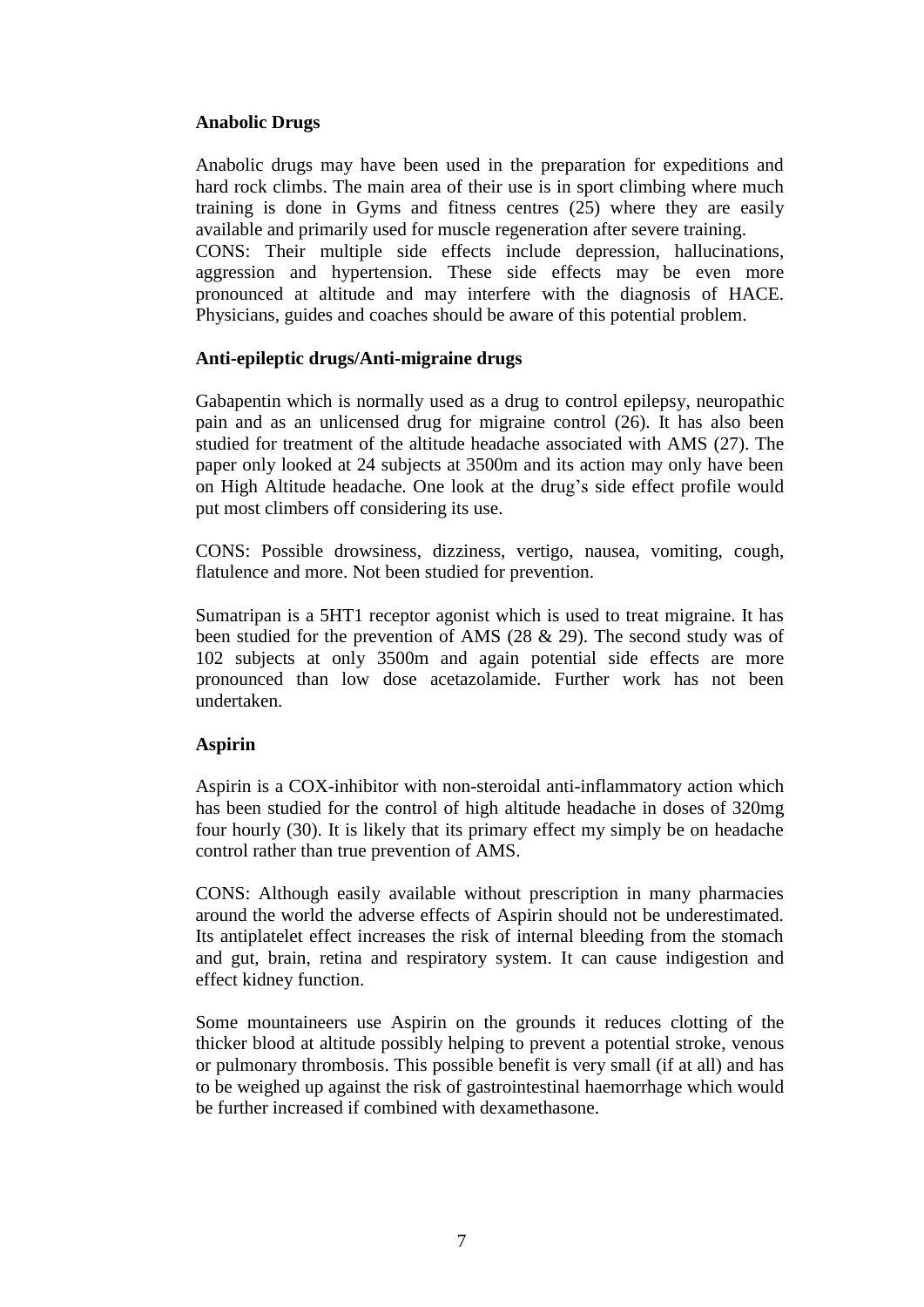#### **Beta blockers**

B Blockers such as propanolol and atenolol have been used to reduce the physical symptoms of stress and anxiety and for this reason they might be considered by sports climbers. They have certainly been used in competitive events such as rifle target shooting and darts in the past. They may also be used for pre existing blood pressure control in patients going to high altitude (31).

CONS; Beta blockers reduce the maximum pulse rate and therefore maximal workload, can cause lethargy and decrease the circulation to the extremities potentially putting he person more at risk of frostbite.

#### **Coca**

Despite the popularity of Coca in South America to prevent AMS either as chewed leaves or as the infusion "mate de coca" there is no evidence of it working in any clinical trails (32).

#### **Dexamethasone**

This steroid drug is being increasingly used at altitude and this reflects the layperson's desire for a medical fix for the natural process of acclimatisation without an appreciation of the medical risk/benefit ratio.

Unlike acetazolamide it does not improve acclimatisation or affect ventilation but minimises the symptoms of altitude headache, one component of AMS. It is a very valuable drug for the treatment of HACE and can be used to buy time whilst preparing for descent in the treatment of life threatening altitude illness. It has been studied for prevention of AMS and if used for this the patient has already used the one potentially lifesaving drug should they later develop HACE.

PROS: At a dose of about 8mg daily in divided doses it has been shown to reduce the symptoms of AMS. THIS DOSE SHOULD NOT BE TAKEN FOR MORE THAN ABOUT 7 DAYS (33 & 34).

CONS: As with any powerful potentially lifesaving medication it comes with marked side effects and dangers. Since it does not actually facilitate acclimatisation the patient must be monitored carefully for symptoms of AMS or HACE especially if it is stopped abruptly when at altitude. This drug should not be used in children or pregnant women (except for life saving emergency treatment). Side effects include an Addisonian crisis if stopped abruptly after more than a few days, Cushing's syndrome if high does are taken for a long time, mood changes, depression, hyperglycaemia, peptic ulcer, gastric haemorrhage and indigestion to name but a few (6). Corticosteroid induced euphoria can decrease the ability to assess and manage risk in the mountains.

Although recommended as the second line pharmacological agent for AMS prevention by the U.S.A based Wilderness Medicine Society (35) it should be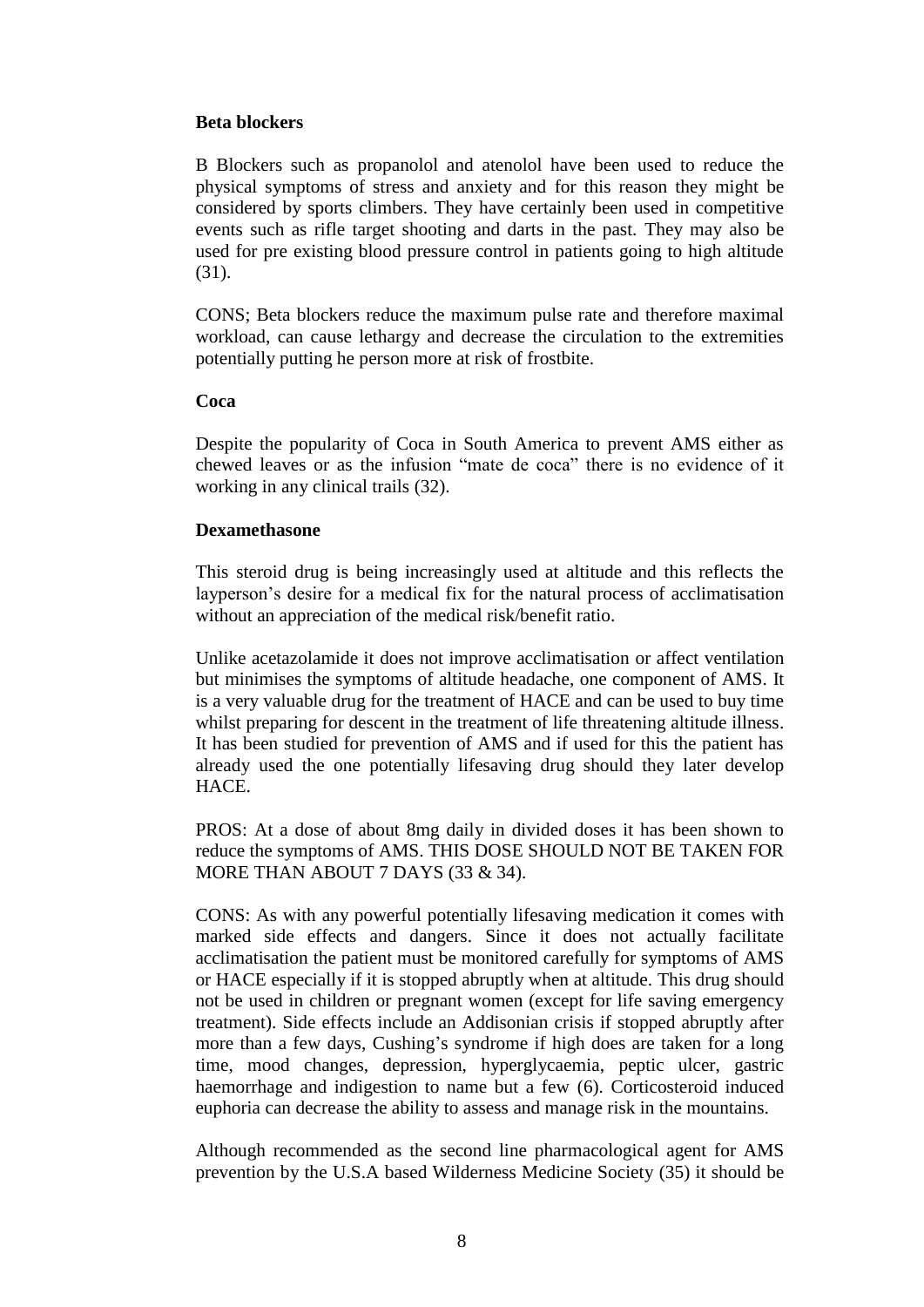noted that they recognise the potential risks and state that slow sensible acclimatisation should be the first line of preventative behaviour and acetazolamide the first line drug if medication is still really required.

INTERACTIONS: The gastrointestinal side effects can be exacerbated if mixed with NSAI drugs including Aspirin or ibuprofen.

ETHICS: For recreational mountaineering the use of corticosteroids has to be a personal decision but the risk/benefit equation is very different from acetazolamide since the potential side effects, interactions and problems are much greater.

#### **Erythropoietin (E.P.O.), blood doping and hemodilution**

Drugs such as recombinant EPO, continuous erythropoiesis activator factor, and novel erythropoietin stimulating protein (NESP) aim to increase the formation of oxygen carrying red blood cells (erythropoesis) at altitude and have been used by competitive athletes to increase low altitude performance.

There is no doubt that blood doping by autotransfusion of stored blood taken from an athlete and then transfused prior to competition does increase sea level performance (36). Just as EPO is used to try to increase the oxygen carrying capacity of the blood by increasing the number of red blood cells and therefore thickening the blood this comes with the risk of blood clots causing strokes or pulmonary emboli.

No research has been done at altitude but logically they might further increase the natural thickening of blood at altitude therefore increasing the risk of clots causing stroke or pulmonary emboli (clots on the lung). Both are potentially fatal conditions.

Diluting the blood is designed to make it thinner so making it easier to flow through the blood vessels and possibly carrying more oxygen faster. It has not been shown to work at high altitude and may result in less oxygen being carried (37).

The fact that EPO, autotransfusion and hemodilution "treatments", which have contradictory effects, have all been tried illustrates that this is based on dubious theory rather than medical evidence. In reality increased thickness (viscosity) of the blood results in reduced cardiac output and increase viscosity results in less oxygen carrying capacity in the blood. All have associated risks. It is possibly best to rely on sophisticated natural changes in the blood which occur with acclimatisation and have evolved over millions of years.

#### **Ginkgo Biloba**

This plant falls into the antioxidant radical scavenger class but in many countries is sold as a herbal medication without the strict formulation regulations of the established national and international pharmaceutical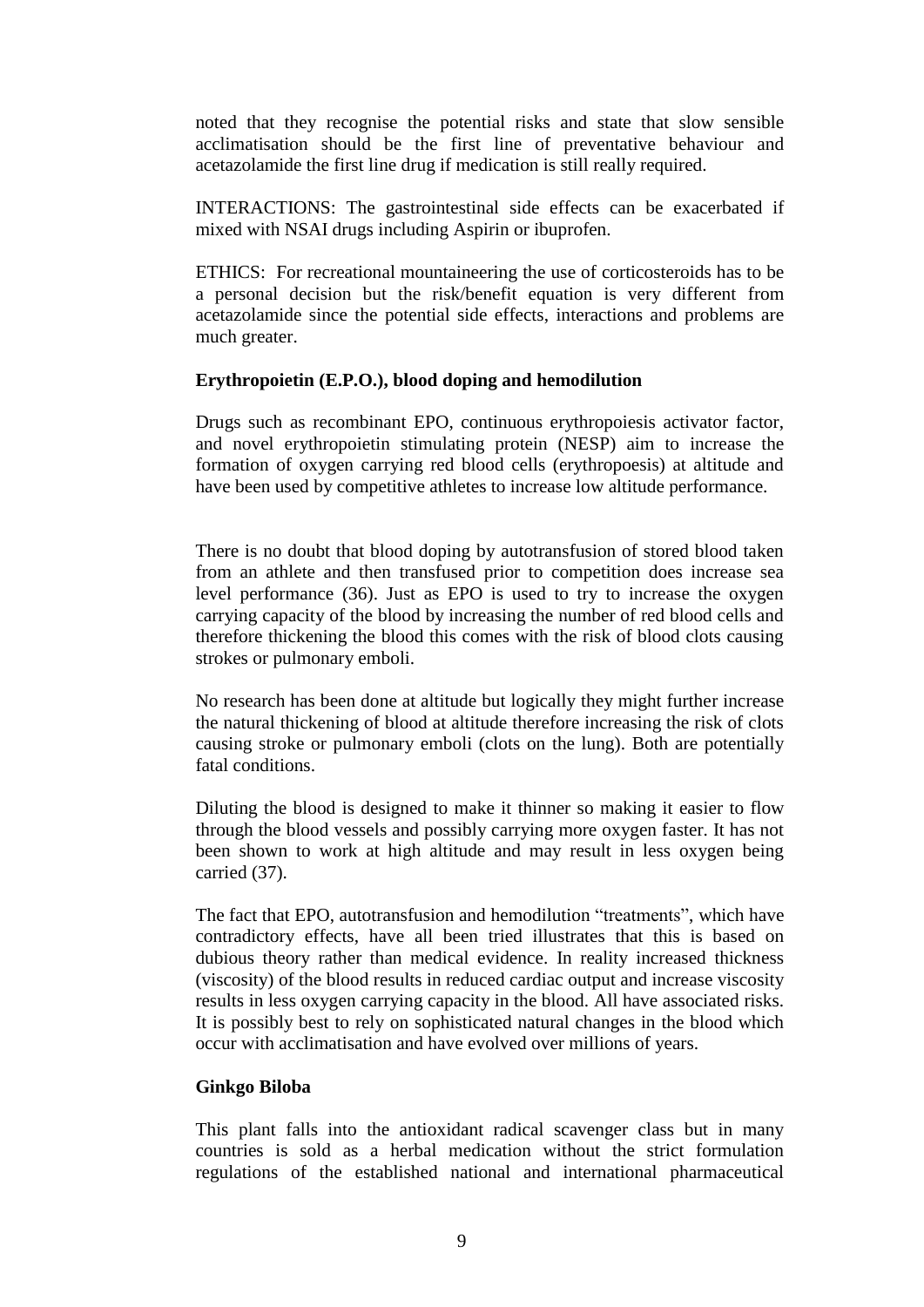bodies. It is therefore difficult to assess its true efficiency and is subject to conflicting evidence (38, 39, 40, 41 & 42).

# **Ibuprofen**

In 2012 two papers were published looking at the possible use of ibuprofen in the prevention of AMS based on the hypothesis that its antiprostaglandin antiinflammatory properties may be relevant  $(43 \& 44)$ . The jury is still very much out after these two papers and Ken Zafren gives a good summary of the evidence and pitfalls in an editorial in the Wilderness and Environmental Medicine (45).

It is also known that ibuprofen is used to mask soft tissue pain in endurance mountain marathon runners and in sport climbers.

PROS: weak evidence in the above papers.

CONS: Real risk of gastrointestinal bleeds associated with this group of drugs which may be increased at altitude with the associated physiological stress of acclimatisation. In a dehydrated individual the known risk of renal failure is greatly increased.

# **Inhaled Steroids**

Word has got round the mountaineering community that inhaled steroids such as beclomethasone reduce the symptoms of high altitude cough. This is unproven. Due to the uncritical acceptance by lay mountaineers of this perceived benefit a recent attempt to study this possible effect of inhaled steroids at Everest Base Camp struggled to enrol sufficient subjects who were willing to use a placebo as one critical arm of the study  $(46)$ .

CONS: Not expected to ameliorate AMS. Unsearched. Can predispose to oral infections.

#### **Low molecular weight Heparins**

There is no evidence that these anticoagulants prevent AMS, HAPE or HACE. Some people have advocated their use to minimise the real risk of cerebrovascular events (strokes) at altitude. They require self injection and being heat labile require special arrangements for transport and storage (47). Like Aspirin they increase risks of bleeding and are potentially dangerous.

# **Nifedipine**

Nifedipine is the drug of choice to buy time for the vital descent in the management of HAPE. Used like this it can be a life saver. It does not treat or prevent AMS. It has been shown to aid in the prevention of HAPE in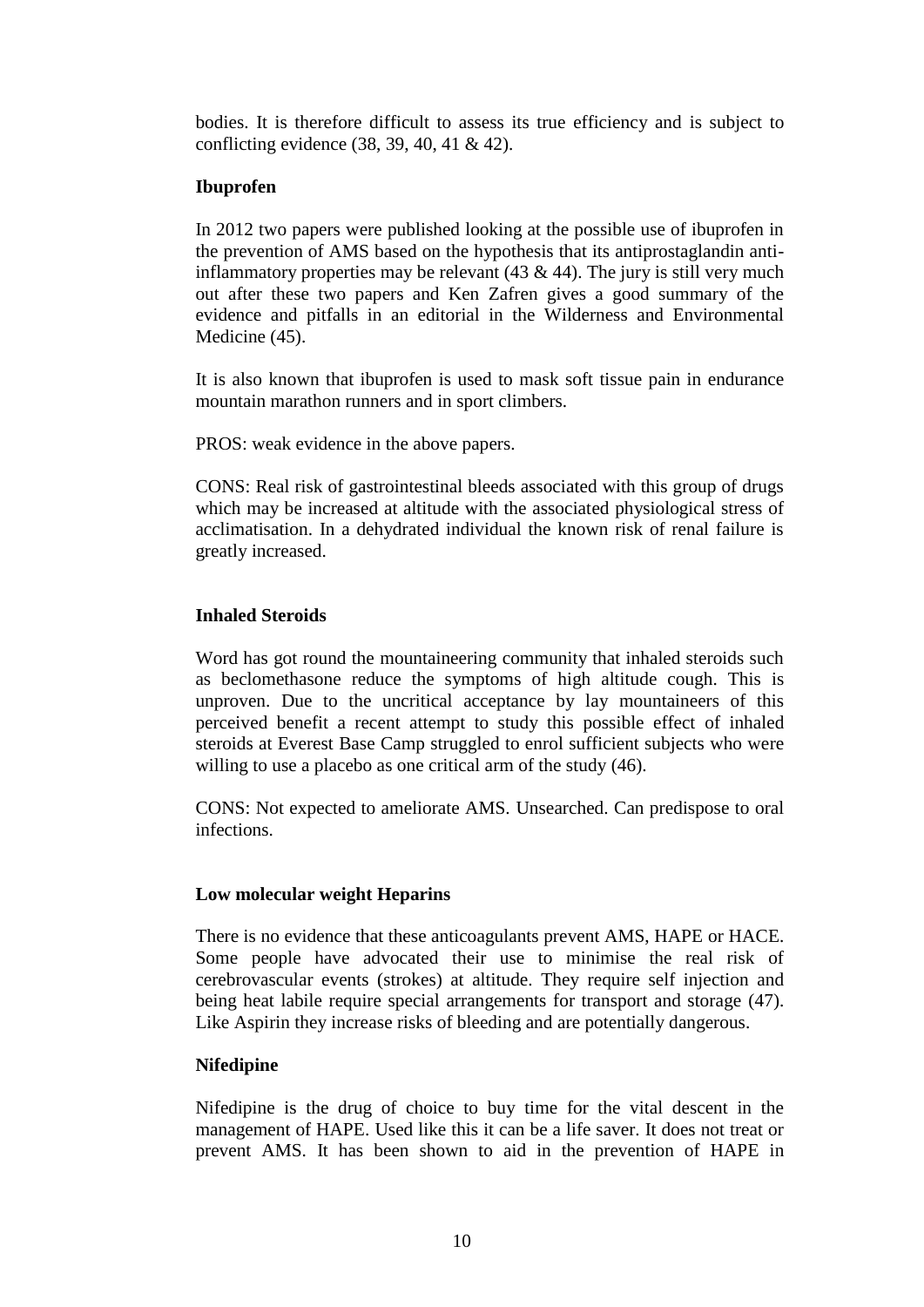susceptible individuals who, more importantly, must adopt a gradual ascent profile (48).

CONS; As with any powerful potentially lifesaving drugs nifedipine has side effects. If used for prevention it cannot be used for treatment. If the patient is taking any other drug from the same calcium channel blocker class it should be avoided due to a combined effect on lowering blood pressure. The long list of recognised side effects in some people include dizziness, flushing, peripheral oedema (potentially dangerous in tight boots predisposing to frostbite), insomnia, drowsiness and depression (49).

INTERACTIONS: Marked hypotension if used in very dehydrated people or if combined with a phosphodiesterase type-5 inhibitor (e.g. sildenafil "Viagra" or tadalafil "Cialis"). At altitude only slow release nifedipine preparations should be used.

# **Dietary Nitrate (Beetroot Juice)**

Excessive inorganic nitrate within our diet has long been associated with several harmful side effects, yet hard evidence is far from conclusive. In contrast, recent scientific literature increasingly acknowledges the beneficial role of nitrate supplementation (e.g. concentrated beetroot juice) with respect to health and exercise. The exact underlying mechanisms remain unclear, however a strong hypothetical justification is presented for the effective use of beetroot juice to improve performance at altitude, where the conversion of dietary nitrate to its biologically active derivative, nitric oxide, may be enhanced. (50, 51, 52, 53 & 54).

PROS: Well constructed double blind, placebo controlled studies have shown very promising results thus far, including increased exercise tolerance and reduced oxygen consumption during exercise and rest. .

CONS: I) Individuals are cautioned against inorganic and organic nitrate confusion. II) Despite exciting initial findings, altitude and dose specific evidence still requires greater clarity. III) Side effects of chronic supplementation have yet to be examined, with specific sub-populations expected to present sensitivity and potential hypotensive concerns with overconsumption. IV) No apparent protection from AMS symptoms

#### **Opiates**

These narcotic drugs include codeine, dihydrocodeine, tramadol, fentanyl, morphine and are used in some sports to mask pain. This may have some advantage in extreme rock climbing but, ignoring obvious ethical implications, brings risks, especially at altitude.

To some degree all can depress breathing, cause drowsiness, reduce reaction times and risk appreciation, induce constipation and are potentially addictive.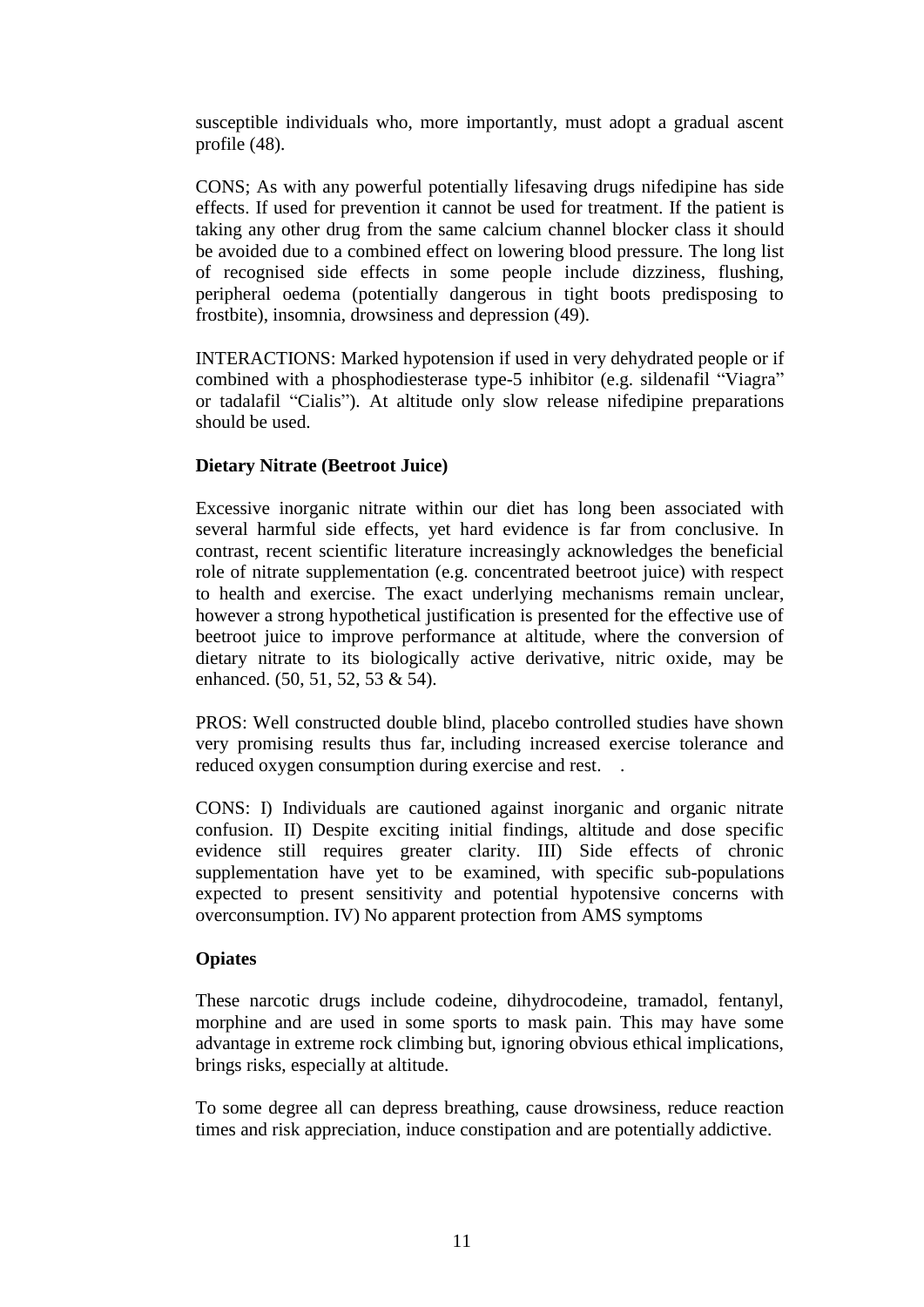# **Oxygen**

#### **ETHICS**

The ethics of oxygen use have been extensively debated since the 1920s and will continue to be debated for many years to come. There is no doubt that oxygen is a drug, available only on prescription in many countries and that it increases performance at altitude. Some would say that any drug or artificial aid which increases performance is not acceptable for climbing and every mountaineer will express great respect for the very few climbers who have summited Mount Everest or other 8000m peaks without using artificial oxygen. On Mount Everest this is just over 60 out of a total of over 5000 ascents!

With this background it is not surprising that the oxygen section of this paper caused more debate within the UIAA Medcom members than any other section. In this area there is direct conflict between our ethics as doctors to help people maintain optimum heath whereas our ethics as mountaineers accept a degree of personal risk and tend to want to minimise the use of artificial aids.

For altitudes below 5000m given time most people can acclimatise naturally so they can climb peaks of over 6000m from a high camp without using artificial oxygen. It is only well above 7000m where the pros and cons debate is truly relevant.

PROS: Artificial oxygen provides the human body with the one drug it really needs at extreme altitude! There are no interactions. Anybody doubting its effectiveness should read Edmund Hillary's account of the use of the first reliable system for the summit push on the first ascent of Everest (55). Despite the oxygen and supply system weighing 30 pounds its benefit was obvious when the mask was removed. Climbers now use lightweight cylinders and a much more sophisticated and reliable delivery system.

One study looked at the death rate in mountaineers attempting Everest without oxygen (56) another study looked at the death rates on both Everest and K2 (57). Both showed that the death rates in those not using oxygen were much higher. Do these alone justify the use of oxygen?

Two studies show that the brains of mountaineers operating at extreme altitude demonstrate changes on MRI scans but do not look at functional changes (58 & 59). One paper looked for evidence of neurological impairment in acclimatised individuals climbing to 7500m and showed no deterioration (60).

CONS: Cost, weight, bulk, cylinder supplies, reliability (now much improved), and potentially major problems if supply runs out or delivery system suddenly fails. Due to their weight many climbers seem reluctant to carry used cylinders down the mountain resulting in unsightly littering. In the event of an extreme altitude rescue being attempted both the casualty and the rescuers will require extensive oxygen supplies.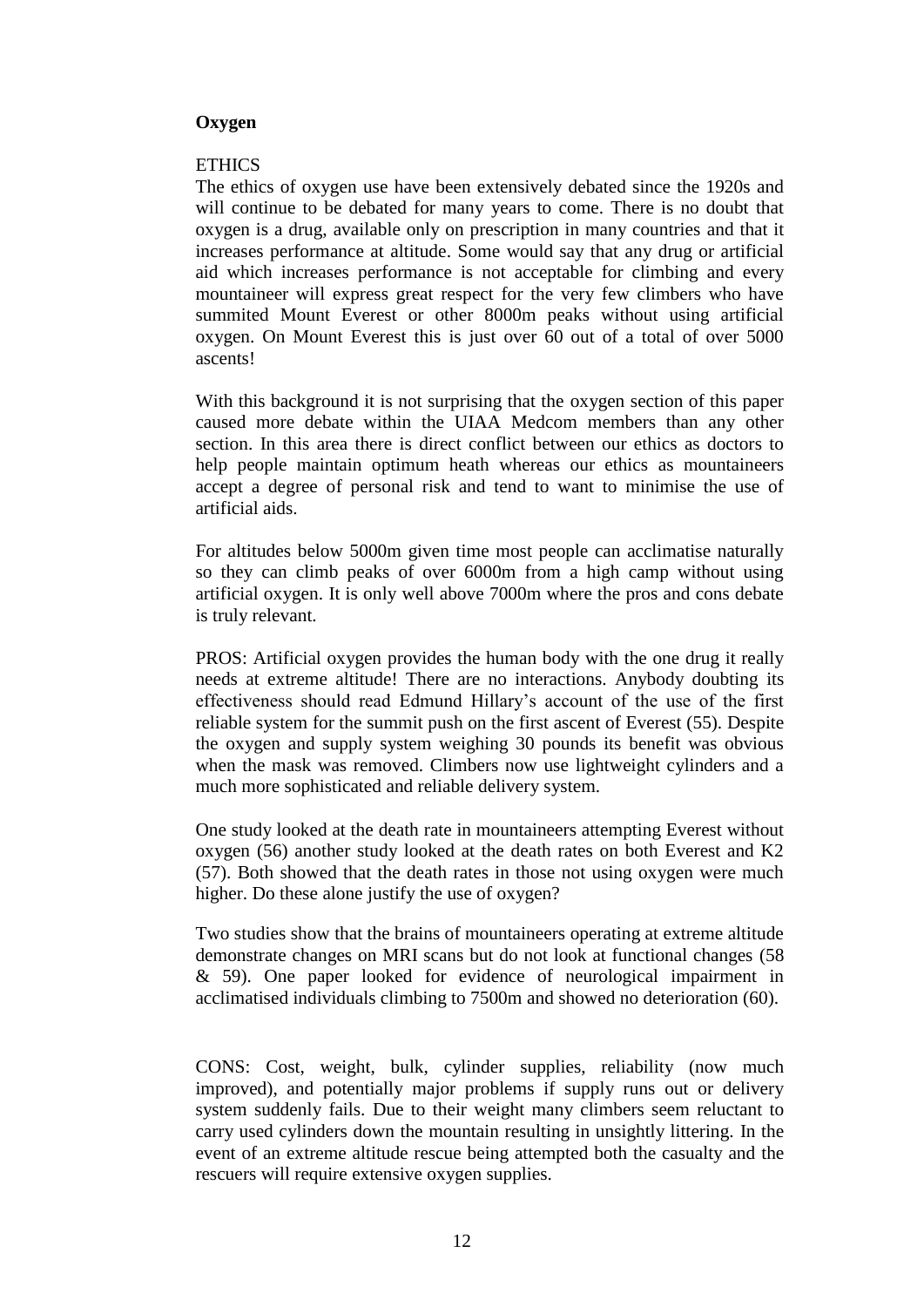#### PHYSIOLOGY·

Oxygen does not affect performance at sea level, because neither the amount of available oxygen nor its partial pressure is the limiting factor for maximal performance. This changes dramatically with decreasing inspiratory oxygen partial pressure (piO2) at extreme altitude, where the oxygen flow from the atmosphere to the mitochondria is limited by decreased piO2 or capillarymitochondrial ΔpO2, respectively. As a consequence, the ascent rate as an indicator of performance decreases significantly.

#### **CONCLUSION**

Again it is for the individual climber to make their own choice. There is little doubt that the use of oxygen at extreme altitude reduces the risks of death. It does not improve performance at low altitude.

#### **Progesterone**

On the theory that some women acclimatised better at different stages of their menstrual cycle a 1999 study looked at men at altitude in Peru taking the female hormone Progesterone in the interests of science. This hormone is known to be a mild respiratory stimulant. This was a small study but no statistical difference was seen between those taking the active drug and those taking placebo (61).

PROS; The paper's author does not remember any long term side effects (62)

CONS: The drug does not work!

# **Phosphodiesterase type-5 inhibitors eg sildenafil (Viagra), tadalafil (Cialis).**

This is another group of drugs that lay mountaineers have latched onto for potential mountaineering performance enhancement at altitude. These drug's effects on inhibiting the effect on hypoxic pulmonary resistance at altitude is well documented (63). There is little published evidence on the therapeutic effect at altitude but one study does suggest that they may reduce the incidence of HAPE (64). These drugs have been adopted by doctors as an additional treatment for HAPE but based mainly on studies of individual cases and small scale studies rather than hard evidence (65).

CONS: Currently limited evidence. Potential for side effects such as headache.

#### **Psychotropic Drugs**

Some climbers believe that these substances may be of advantage on some "risky" climbs because of their euphoric properties. Mescaline and tetrahydrocannabinol (THC) has been used for several extreme big-wall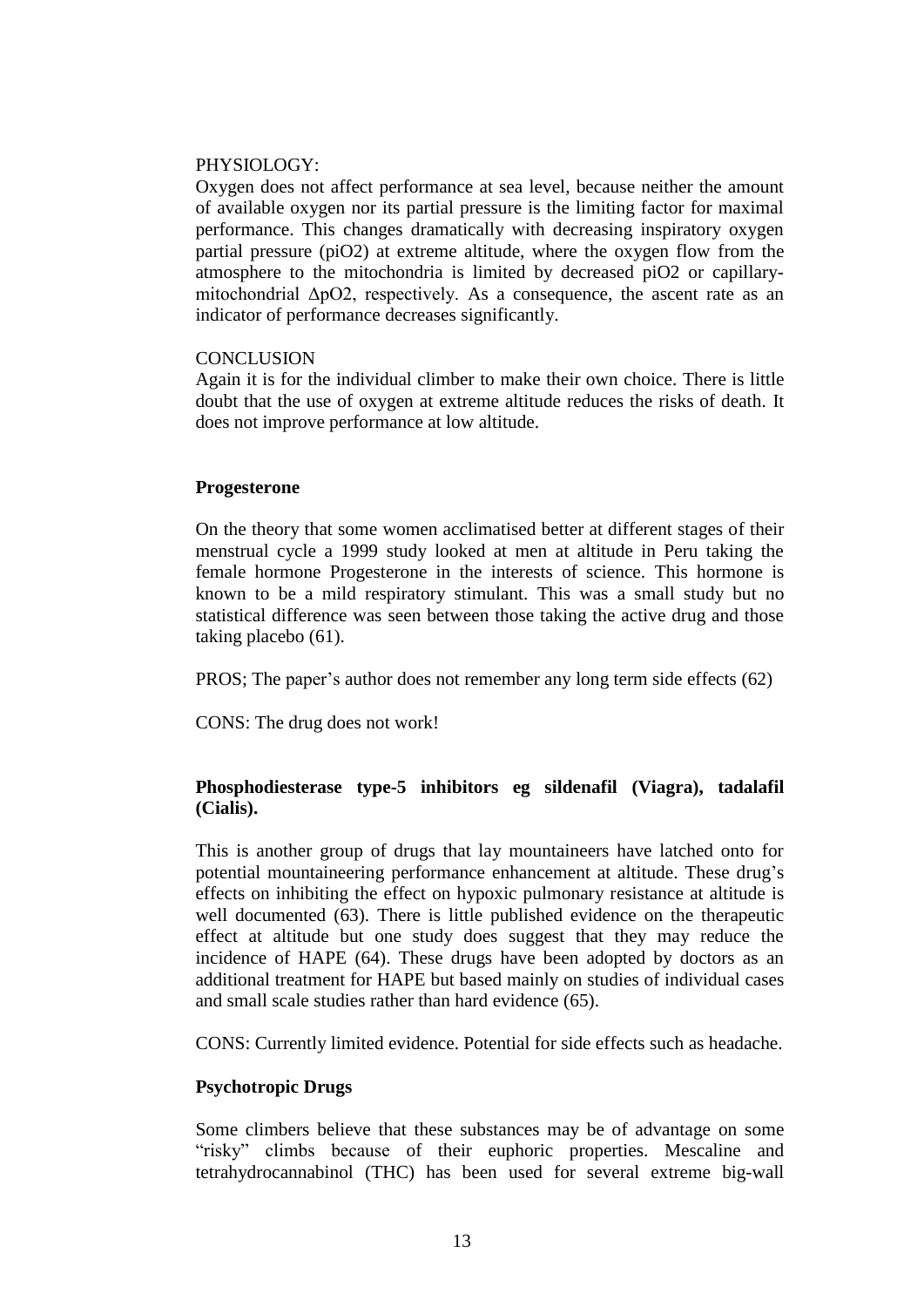climbs. Their use in Yosemite is documented by Steve Roper (66). Route names like "Mescalito" clearly indicate the conditions of the first ascent.

CONS: All these drugs increase reaction time and reduce the risk management capability. Therefore they may be extremely dangerous if used when mountaineering. There are no data available about the degree of use in the climbing community.

#### **Rhodiola crenulata**

Extract of this plant is widely used in Tibet and the Himalaya to prevent AMS. It is a proven ACE inhibitor and alpha-amylase inhibitor. A double blind placebo controlled crossover study of 102 adults showed no evidence that it had any effect on AMS (67).

#### **Salmeterol**

The inhaled long acting beta2 agonist, Salmeterol, was investigated for the prevention of HAPE (68). On the strength of this the WMS guidelines now suggest that it may help in the management of HAPE in combination with other therapy such as DESCENT and nifedipine. It is used in high doses which are close to the toxic level (125 micrograms twice a day).

With this poor evidence some lay mountaineers have assumed that it may also increase performance. There is no evidence for this and at high doses at altitude they may suffer important side effects such as tremor, tachycardia and dangerous heart rhythms, nausea, dizziness.

A case study on one climber using a drug combination of salmeterol with sildenafil and acetazolamide for secondary prevention of HAPE during his second attempt to summit on Everest is based entirely on theoretical research and despite being unreliable may have influenced the behaviour of other climbers who have taken it out of context (69).

#### **Sleep Medication**

Poor sleep is a commonly reported feature of travel to high altitude. The main concern when considering the use of sleep medications at high altitude is whether the sleep disruption is an environmental effect (discomfort or unfamiliarity with the setting) or a physiological one related to poor acclimatization or an over-active respiratory response to high altitude leading to intermittent or "periodic breathing" (70). With this in mind it is important to realise that most traditional sleep medications if used at altitude will worsen AMS if it is present. There is no evidence to support that sleep medications such as benzodiazepines worsen hypoxia in otherwise well acclimatized individuals even above 5000m (71). Equally there are no studies which document the exact effect of sedative sleep medications on people with known AMS. Acetazolamide has been clearly shown to have a beneficial effect on sleep disturbances at altitude especially those related to poor acclimatization.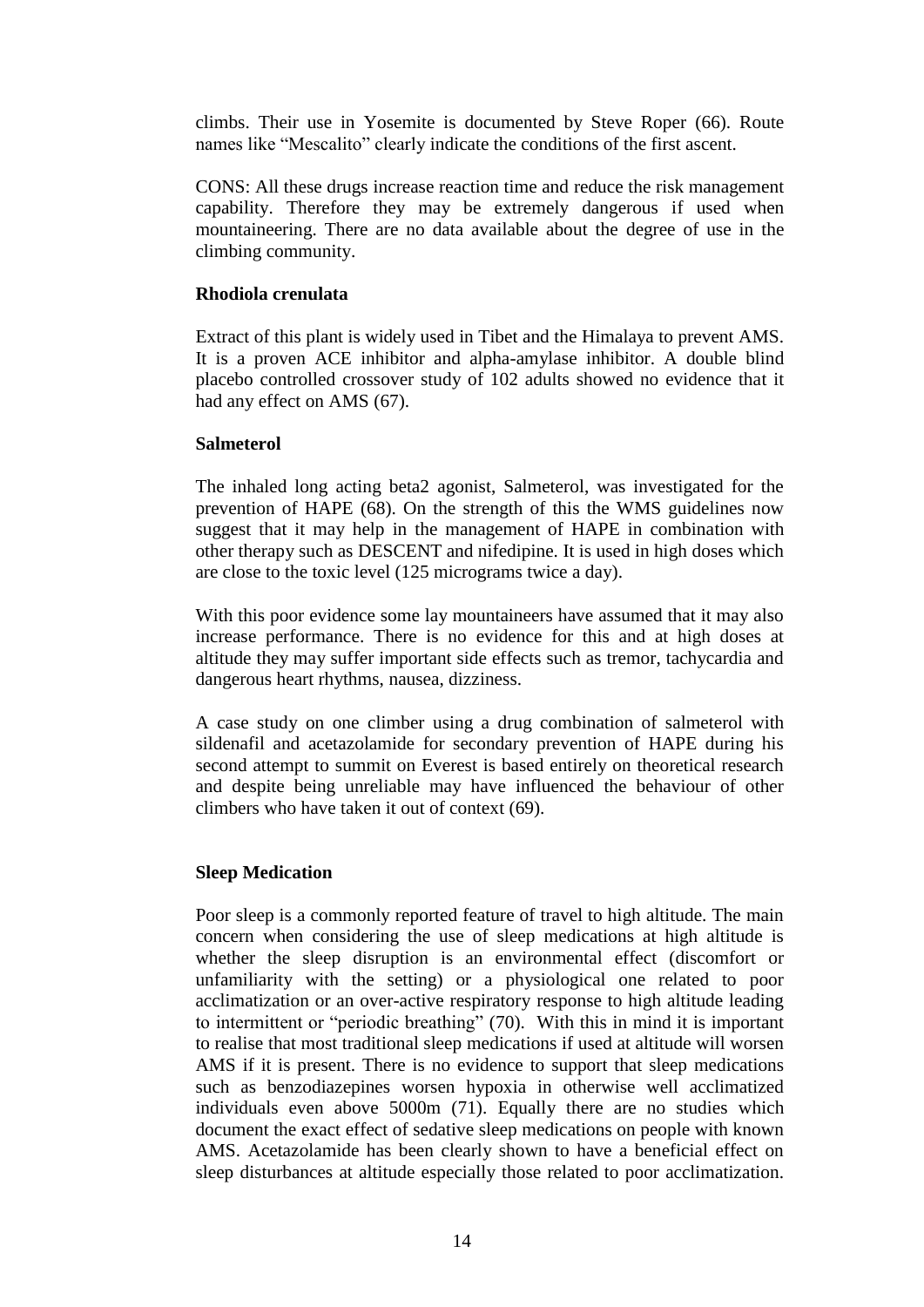However it comes at a slight cost as depending on individual susceptibility the diuretic effect of acetazolamide (meaning the individual needs to urinate more in the night) may disturb sleep just as much as the sleep disorder it is treating. Subjective reports suggest the quality of the sleep produced and the general feeling of well being is improved approximately equally with benzodiazepines and acetazolamide although no studies have effectively compared one to the other in a robust ( double blind cross over ) study with a large cohort.

If sleep disturbance is present and is due to acute mountain sickness or poor acclimatization, the first line of action should be to prevent or treat that underlying cause (e.g. by slow ascent or descent) and sleep medications are NOT recommended. However, if there are no other factors present and the individual is extremely well acclimatized, with no other signs or symptoms of AMS it is not unreasonable to consider sleep medications. This would be equivalent to considering the same intervention at sea level, it is neither recommended, appropriate nor acceptable to all individuals (at sea level or altitude) and each case should be considered on its individual merit. There is a great deal of literature on the dangers of sleep deprivation on judgment and safe decision making and in some of these circumstances judicious use of sleep medication might be considered as a safe pathway to enable descent. Using them to ensure safe ascent is an ethical decision.

Advantages: Acetazolamide, clearly defined physiological role in improving AMS and sleep at altitude. It is therefore a safer first line assuming the sleep disturbance is physiological and not environmental.

Advantages: Low dose of benzodiazepines (such as 10mg Temazepam) treats both physiological (periodic breathing) and environmental causes and that sleep quality and sleep structure have been shown to be improved. Many authorities prefer to use benzodiazepines with short half lives such as Zopidem or Zopliclone.

Disadvantages: Acetazolamide are all of those included in the section above on its use in AMS, as well as small increase in need to urinate at night (which might be detrimental to sleep process). In addition it may not help with environmental causes and so only treats "half the picture".

With benzodiazepines, if AMS is not clearly excluded, there is a theoretical risk of worsening AMS and hypoxia especially if a higher dose of Temazepam is use (greater than 15mg). However to date there are few if any studies describing the exact effects of high doses of benzodiazepine at altitude, but common sense and experience suggest higher doses are inadvisable at altitude and in any doses where AMS is clearly documented.

#### **Theophylline**

The theophylline group of drugs are known to be respiratory stimulants that work by increasing adenosine concentration in the breathing centre of the brain and have been shown to increase athletic performance at sea level (72) and to slightly reduce AMS symptoms at altitude (73 & 74). It has also been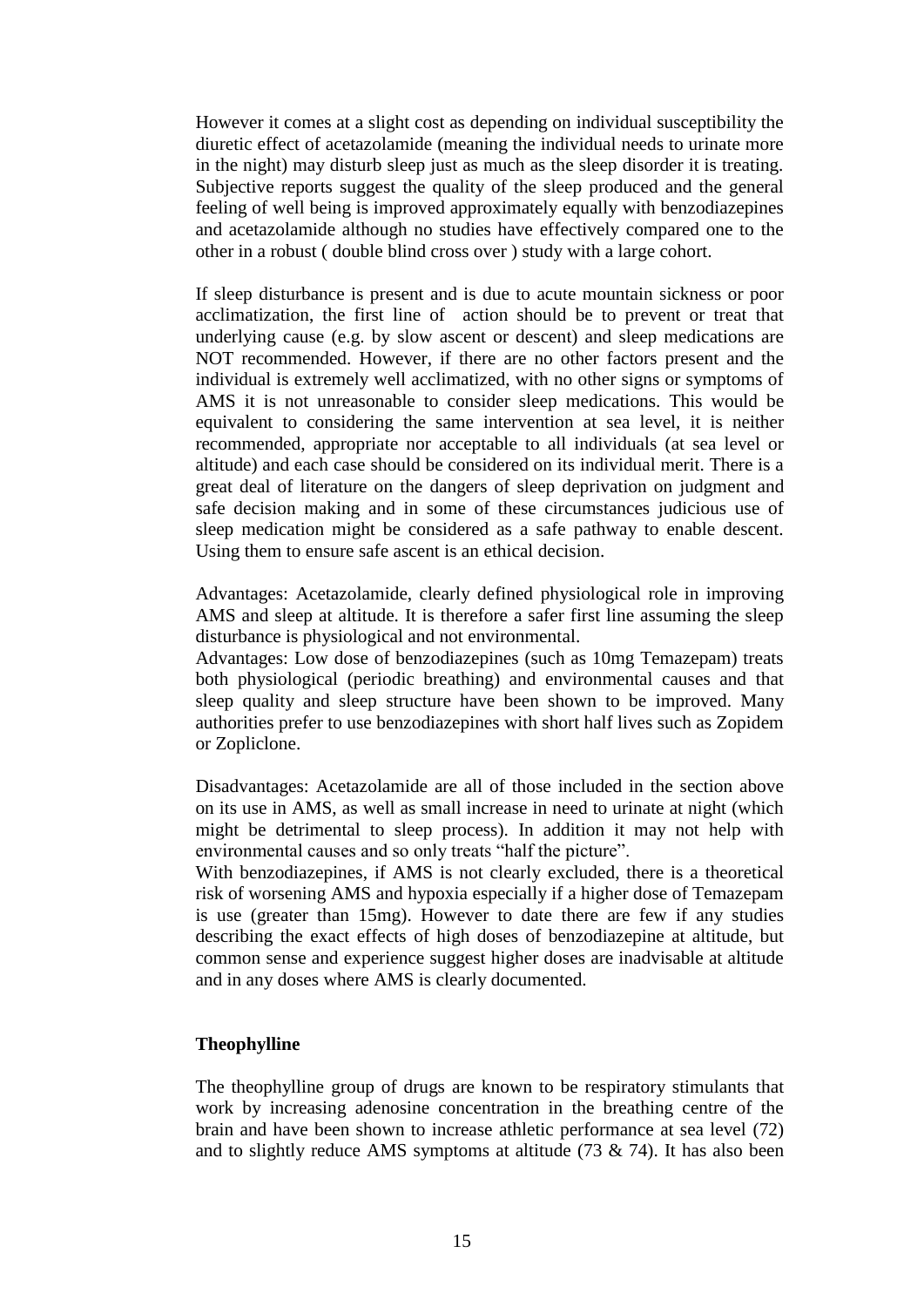seen to improve sleep at altitude (75 & 76). Interestingly caffeine is a chemical relative of this group of drugs.

CONS: They have narrow therapeutic index meaning that anything that effects the blood level such as dehydration, alcohol, smoking, drug interactions or even viral illness could lead to potentially dangerous toxicity. A low dose of 250mg slow release was studied and showed no such adverse effects.

INTERACTIONS: This group of drugs have multiple interactions with other drugs and have a narrow therapeutic range. This means that with acetazolamide they can decrease the potassium level in the blood to potentially dangerous levels and if combined with Azithromycin, which is often used to treat traveller's Diarrhoea, it can easily reach toxic levels. .

#### **History of paper**

.

This advice paper was first conceived by the UIAA Medical Commission in 2008 but differing national, cultural, medical and mountaineering attitudes resulted in repeated delays in reaching a consensus. The concept of a factual and non judgmental paper was accepted by all members at the annual Medcom meeting in Sweden in 2011. Work continued at the meeting in Canada in 2012 and Poland in 2013 with E mail discussions between. At the 2014 meeting in Bolzano in Italy it was decided to produce this paper for lay readers and a more detailed and technical paper for medical professionals which is planned to initially be published in peer reviewed medical journal. This version was approved at Bolzano with minor amendments.

#### **References**

- 1) World Anti-Doping Program: [http://www.wada](http://www.wada-ama.org/Documents/World_Anti-Doping_Program/WADP-Prohibited-list)[ama.org/Documents/World\\_Anti-Doping\\_Program/WADP-Prohibited-list](http://www.wada-ama.org/Documents/World_Anti-Doping_Program/WADP-Prohibited-list)
- 2) Nangat Parbat Pilgrimage by Herman Buhl. Chapter "Above 26,000 ft".
- 3) Dick Renshaw, personal communication 2013.
- 4) W&EM 23, 205-2011 (2012, No3)
- 5) Outside: [http://www.outsideonline.com/fitness/Climbings-little](http://www.outsideonline.com/fitness/Climbings-little-helper.html)[helper.html](http://www.outsideonline.com/fitness/Climbings-little-helper.html)
- 6) Complications of Steroid Use on Mount Everest, Subedi et al. W&EM 21, 245-348. 2010
- 7) L Dumont, C Mardirosoff and M Tramer. Efficacy and harm of pharmacological prevention in acute mountain sickness; quantitative systematic review. BMJ Vol 321 p 267-72.
- 8) Health & Height. Proceedings of the  $5<sup>th</sup>$  World Congress on Mountain Medicine and High Altitude Physiology 2002. Pub 2003 University of Barcelona. Drug abuse in the Mountains by Dr Franz Berghold pp 99-106.
- 9) Bartsch P and Swenson ER "Acute High-Altitude Illness" N Engl J Med 13; 368: 2294-302. 2013.
- 10) Luks AM, McIntosh SE, Grissom CK et al "Wilderness Medical Society consensus guidelines for the prevention and treatment of acute altitude illness" W&EM Vol21, issue 2 P146-155. June 2010.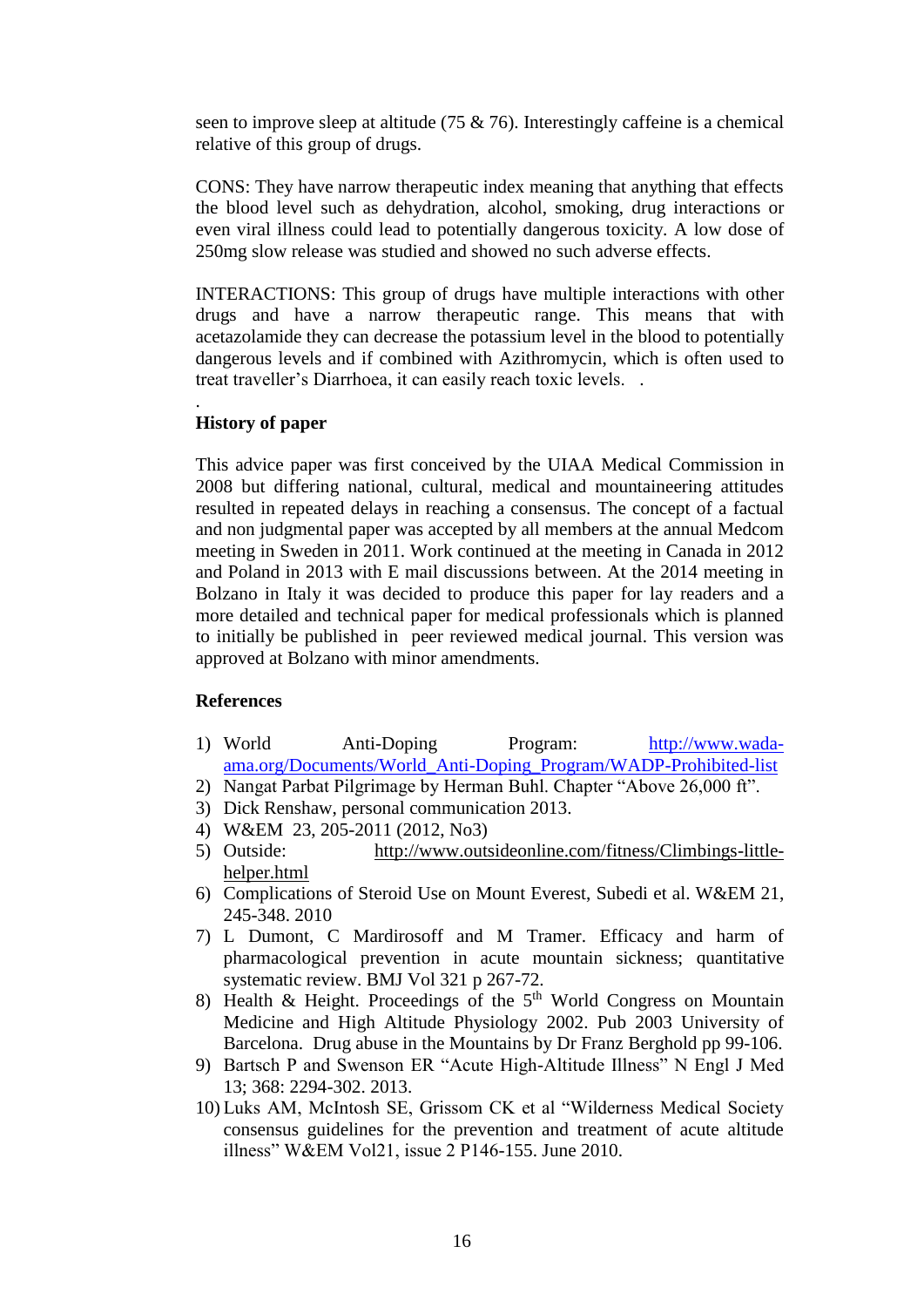- 11) Gaillard S, Dellasanta P, Loutan L, and Kayser B. Awareness, prevalence, medication use, and risk factors of acute mountain sickness in tourists trekking around the Annapurnas in Nepal: A 12-year follow-up High Alt Med Biol 5:410–419 2004
- 12) Kilner T and Mukerji S. 2010. Acute mountain sickness prophylaxis: Knowledge, attitudes, & behaviours in the Everest region of Nepal. Travel Med Infect Dis 8:395–400.
- 13) RIMAT1 study, Küpper T et al., unpublished data to be used for RIMAT2, in preparation.
- 14) Roggla G, Roggla M et al. Amphetamine doping in leisure-time mountain climbing at a medium altitude in the Alps. Schweiz Z Sportmed Vol 41, Issue 3 p 103-105 1993)
- 15) Küpper T, Ebel K, Gieseler U. Modern Mountain and Altitude Medicine. Gentner, Stuttgart, 2010
- 16)J Trauma. 2006 Dec;61(6):1517-25. "Injury patterns and safety practices of rock climbers" [Gerdes EM,](../../../../../../pubmed%3fterm=Gerdes%20EM%5bAuthor%5d&cauthor=true&cauthor_uid=17159699) [Hafner JW,](../../../../../../pubmed%3fterm=Hafner%20JW%5bAuthor%5d&cauthor=true&cauthor_uid=17159699) [Aldag JC](../../../../../../pubmed%3fterm=Aldag%20JC%5bAuthor%5d&cauthor=true&cauthor_uid=17159699)
- 17) West JB, Schoene RB, Luks Am, Milledge JS "High Altitude Medicine and Physiology" CRC Press,  $5<sup>th</sup>$  Edition 2013.
- 18) Cain SM, Dunn JE. "Increase of arterial oxygen tension at altitude by carbonic anhydrase inhibition" J Appl Physiol. 1965 Sep;20(5):882-4.
- 19) Swenson ER, Teppema LJ "Prevention of acute mountain sickness by acetazolamide: as yet an unfinished story" J Appl Physiol 102, 1305-7 2007.
- 20) Basnyat B, Gertsch JH, Holck PS et al "Acetazolamide 125mg bd is not significantly different from 375mg bd in the prevention of acute mountain sickness: the prophylactic acetazolamide dosage comparison for efficiency (PACE) trial." HAM&B 7, 17-27. 2006.
- 21) Leaf D E, Goldfab D S, Mechanisms of action of acetazolamide in the prophylaxis and treatment of acute altitude sickness. Journal of Applied Physiology Vol 102. No 4. 1313-1322 April 2007.
- 22) Greene MK, Kerr AM, McIntosh IB, and Prescott RJ. (1981). Acetazolamide in prevention of acute mountain sickness: A double-blind controlled cross-over study. Br Med J (Clin Res Ed) 283:811–813.
- 23) R Greene "Some Medical Aspects" chapter in "Everest 1933" by Hugh Ruttledge published Hodder and Stoughton 1934.
- 24) Hackett P H. "Caffeine at High Altitude: Java at Base Camp" HAM&B Vol11 No1 2010.
- 25) Boos, C, et al., Medikamentenmißbrauch beim Freizeitsportler im Fitnessbereich*.* Dt Ärztebl, 1998. 95(16): p. B774-B781.
- 26) British National Formulary (BNF) 65 2013 4.7.3
- 27)Jafarian S et al. "Low dose gabapentin in treatment of high-altitude headache" Cephalalgia 2007;27:1274-1277.
- 28)Jafarian S et al. "Sumatripan for the prevention of acute mountain sickness" Ann Neurol. 2007;62:273-277.
- 29) Burtscher M et al "Ibuprofen verses sumatripan for high altitude headache" Lancet 346, 254-255. 1995.
- 30) Burtscher M et al. "Aspirin for the prophylaxis against headache at high altitudes: randomised, double blind, placebo controlled trial" BMJ Vol 316, 1057-1058.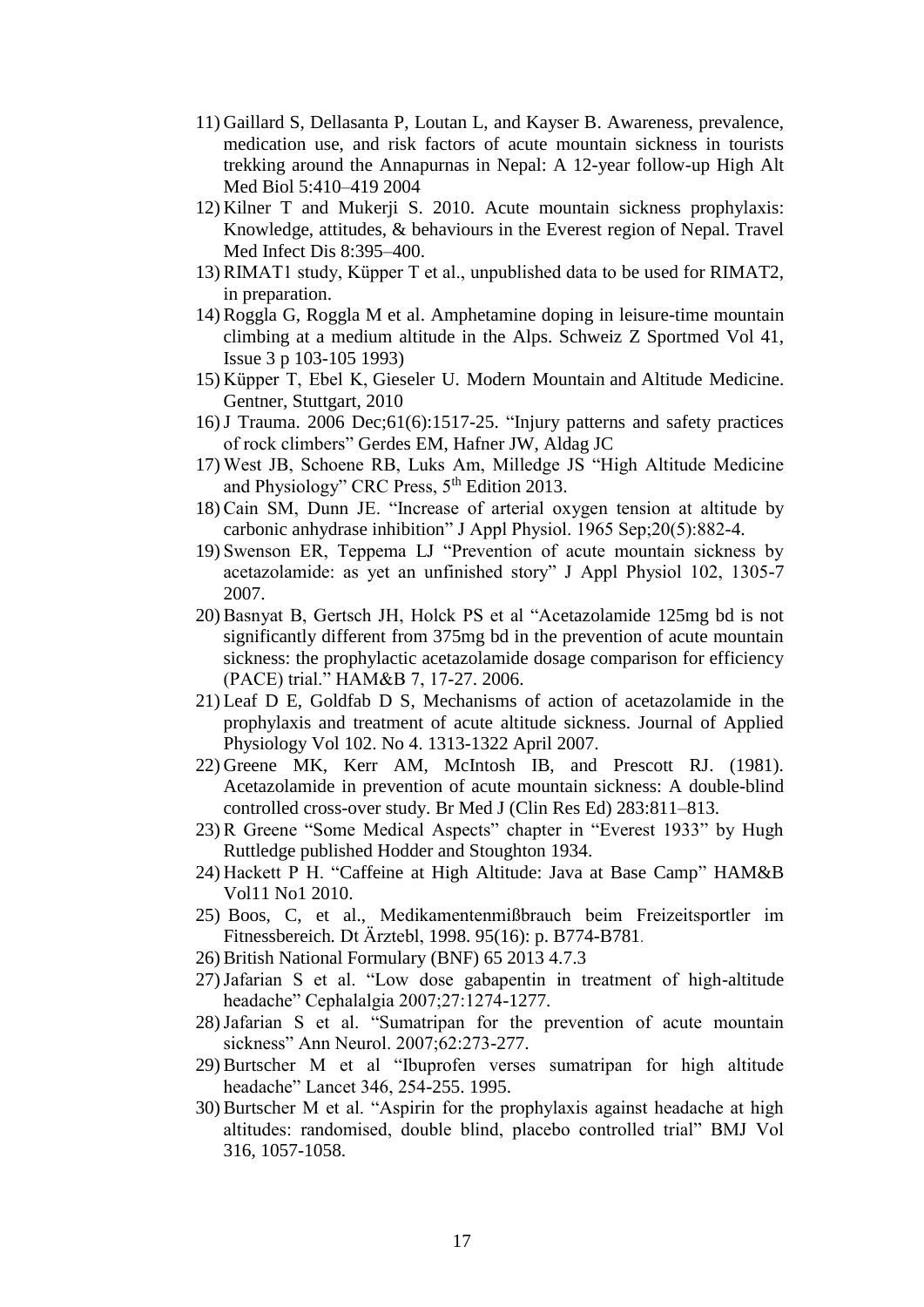- 31) Donegali, E; Hillebrandt, D; Windsor, J; Gieseler, U; Rodway, G; Schoffl, V; Küpper, T; "Preexisting Cardiovascular conditions and high altitude. Consensus statement of the medical commission UIAA. Travel Med Inf Dis (TMAID) Vol: 12 Issue 3 Pp: 237-252. May- June 2014.
- 32) Conway R. EvansI, Weeraman D. "Assesing travellers' knowledge and use of Coca for altitude illness" Wilderness Environ Med. 2012 Dec;23(4):373-4. doi: 10.1016/j.wem.2012.06.005. Epub 2012 Oct 4.
- 33)Johnson TS et al. "Prevention of Acute Mountain Sickness by Dexamethasone" N Eng J Med 310. 683-6. 1984.
- 34) Ellsworth AJ. "Acetazolamide or dexamethasone use verses placebo for acute mountain sickness prophylaxis" Am J Med 83. 1024-30. 1991.
- 35) Luks AM et al "Wilderness Medical Society Consensus guidelines for the prevention and treatment of ACUTE Altitude Illness" W&EM Vol 21 Issue 2 P145-155 June 2010.
- 36)Jelkman W, Lundby C, "Blood doping and its detection". Blood 118, 2395-404.

37)Young AJ et al. "Effects of erythrocyte infusion on VO2 max at high altitude". J Appl Physiol 81, 252-9.

38) Leadbetter G et al. "Ginkgo biloba does- and does not-prevent acute mountain sickness". W&EMJ 20; 66-71 2009.

39) {Dumont, 2000 #255}.

40) {Gertsch. 2002 #2564}.

41) {Basnyat 2003 #2526}.

42) Bartsch, 2004 #2716}.

43) Lipman GS et al "PAINS group. Ibuprofen prevents altitude illness: a randomised controlled trial for prevention of altitude illness with non-steroidal anti-inflammatories Ann Emerg Med. 2012;59:484-490

44) Gertsch JH et al "Altitude sickness in climbers and efficiency of NSAIDs in trail (ASCENT): Randomised, controlled trial of ibuprofen verses placebo for prevention of altitude illness" W&EM 23.307-315 (2012).

45) Zafren K. W&EM 23. 297-299 (2012).

46) Basnyat B personal communication. Nepal 28.8.13.

47) {Kupper, 2006 #256}

48) Bartsch P et al. "Prevention of high-altitude pulmonary edema by nifedipine" N Engl J Med 1991;325 1284-1289.

49) British National Formulary BNF No 65. 2013: 2.6.2.

50) Weitzberg et al. "Dietary nitrate- a slow train coming" J Physiol 2011; 589.22. 5333-5334.

51) Vanhatalo et al. Dietary nitrate reduces muscle metabolic perturbation

and improves exercise tolerance in hypoxia. J Physiol 589.22 (2011) pp 5517– 5528.

53) Masschelein et al. Dietary nitrate improves muscle but not cerebral oxygenation during exercise in hypoxia. J Appl Physiol 113:736-745, 2012.

54) Muggeridge et al. A single dose of beetroot dose enhances cycling performance in simulated altitude. Medicine and Science in Sports and Exercise in print June 2013.

55) Ascent of Everest by John Hunt 1953 and multiple reprints.

56) Pollard A & Clarke C deaths during mountaineering at extreme altitude. Lancet Vol 331, Issue 8597. p 1277. 1988.